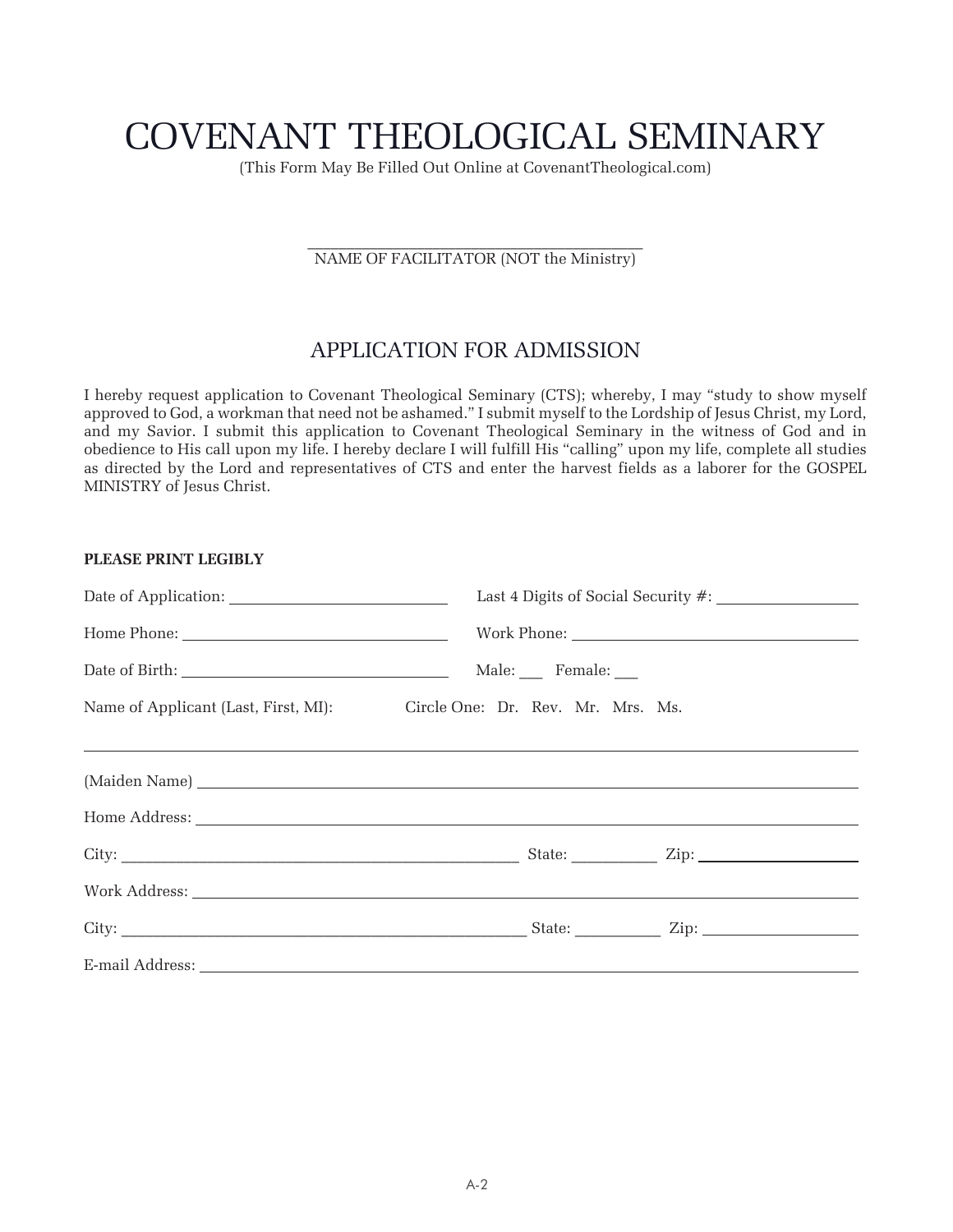# **PLEASE SELECT TYPE OF DEGREE AND AREA OF STUDY DESIRED**

| <b>ASSOCIATE DEGREES AVAILABLE</b><br>Associate of Biblical Studies                                                 | Associate of Ministry                                             |
|---------------------------------------------------------------------------------------------------------------------|-------------------------------------------------------------------|
| <b>BACHELOR DEGREES AVAILABLE</b><br>Bachelor of Biblical Studies<br>Bachelor of Divinity                           | Bachelor of Ministry<br><b>Bachelor of Theology</b>               |
| Bachelor of Ministry in Christian Education                                                                         | Bachelor of Ministry in Christian Counseling                      |
| <b>MASTER'S DEGREE : (30 Hours past Bachelor's Degree)</b><br>All Degrees require a Thesis unless otherwise stated. |                                                                   |
| Master of Ministry (No Thesis Required)                                                                             | Master of Theology                                                |
| Master of Divinity<br>Master of Ministry in Christian Counseling<br>(No Thesis Required)                            | Master of Ministry in Christian Education<br>(No Thesis Required) |
| <b>DOCTORATE:</b> (30 Hours past Master's Degree)<br>All Degrees require a Dissertation unless otherwise stated.    |                                                                   |
| Theology                                                                                                            | Divinity                                                          |
| Ministry (No Dissertation Required)                                                                                 | Christian Counseling                                              |
| Christian Education                                                                                                 | Ministry in Christian Education (No Dissertation<br>Required)     |

\_\_\_ Ministry in Christian Counseling (No Dissertation Required)

#### **AUDIT STUDENT ONLY**

\_\_\_ Audit Student Only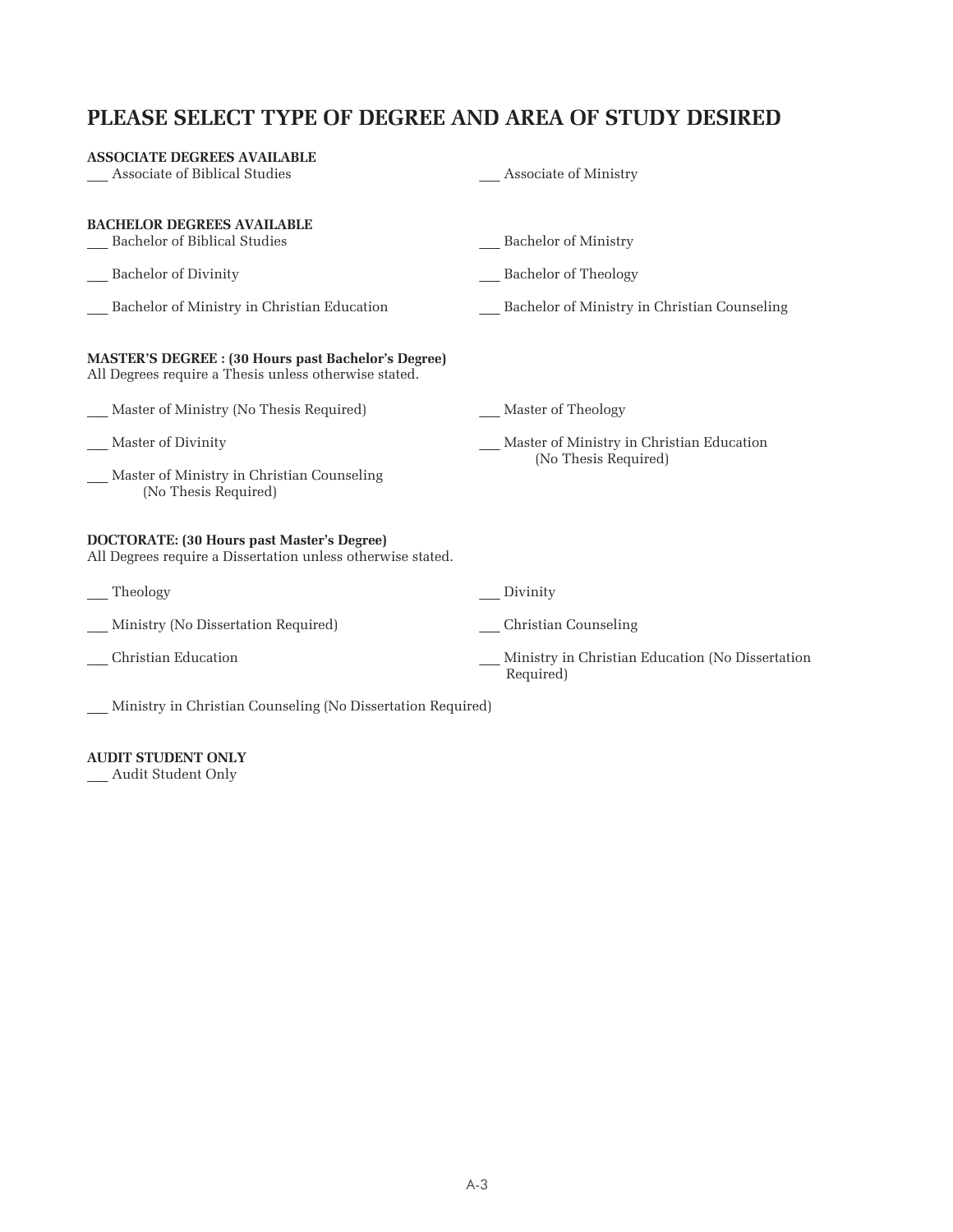# **VOCATION and WORK HISTORY**

Please list your vocational and working history beginning with your most recent first, then back in years.

| EMPLOYER: New York Street and Street and Street and Street and Street and Street and Street and Street and Street and Street and Street and Street and Street and Street and Street and Street and Street and Street and Stree |                                                                                   |
|--------------------------------------------------------------------------------------------------------------------------------------------------------------------------------------------------------------------------------|-----------------------------------------------------------------------------------|
|                                                                                                                                                                                                                                |                                                                                   |
|                                                                                                                                                                                                                                |                                                                                   |
|                                                                                                                                                                                                                                |                                                                                   |
| PLEASE DESCRIBE POSITION and TYPE(S) OF WORK PERFORMED: _________________________                                                                                                                                              |                                                                                   |
|                                                                                                                                                                                                                                | ,我们也不会有什么。""我们的人,我们也不会有什么?""我们的人,我们也不会有什么?""我们的人,我们也不会有什么?""我们的人,我们也不会有什么?""我们的人  |
|                                                                                                                                                                                                                                |                                                                                   |
| EMPLOYER: New York Contract the Contract of the Contract of the Contract of the Contract of the Contract of the Contract of the Contract of the Contract of the Contract of the Contract of the Contract of the Contract of th |                                                                                   |
|                                                                                                                                                                                                                                |                                                                                   |
|                                                                                                                                                                                                                                |                                                                                   |
|                                                                                                                                                                                                                                |                                                                                   |
|                                                                                                                                                                                                                                | PLEASE DESCRIBE POSITION and TYPE(S) OF WORK PERFORMED: _________________________ |
|                                                                                                                                                                                                                                |                                                                                   |
|                                                                                                                                                                                                                                |                                                                                   |
| EMPLOYER: New York Contract the Contract of the Contract of the Contract of the Contract of the Contract of the Contract of the Contract of the Contract of the Contract of the Contract of the Contract of the Contract of th |                                                                                   |
|                                                                                                                                                                                                                                |                                                                                   |
|                                                                                                                                                                                                                                |                                                                                   |
|                                                                                                                                                                                                                                |                                                                                   |
| PLEASE DESCRIBE POSITION and TYPE(S) OF WORK PERFORMED: _________________________                                                                                                                                              |                                                                                   |
|                                                                                                                                                                                                                                |                                                                                   |
|                                                                                                                                                                                                                                |                                                                                   |
| EMPLOYER: New York Street Assembly the Contract of the Contract of the Contract of the Contract of the Contract of the Contract of the Contract of the Contract of the Contract of the Contract of the Contract of the Contrac |                                                                                   |
|                                                                                                                                                                                                                                |                                                                                   |
|                                                                                                                                                                                                                                |                                                                                   |
|                                                                                                                                                                                                                                |                                                                                   |
| PLEASE DESCRIBE POSITION and TYPE(S) OF WORK PERFORMED: _________________________                                                                                                                                              |                                                                                   |
|                                                                                                                                                                                                                                |                                                                                   |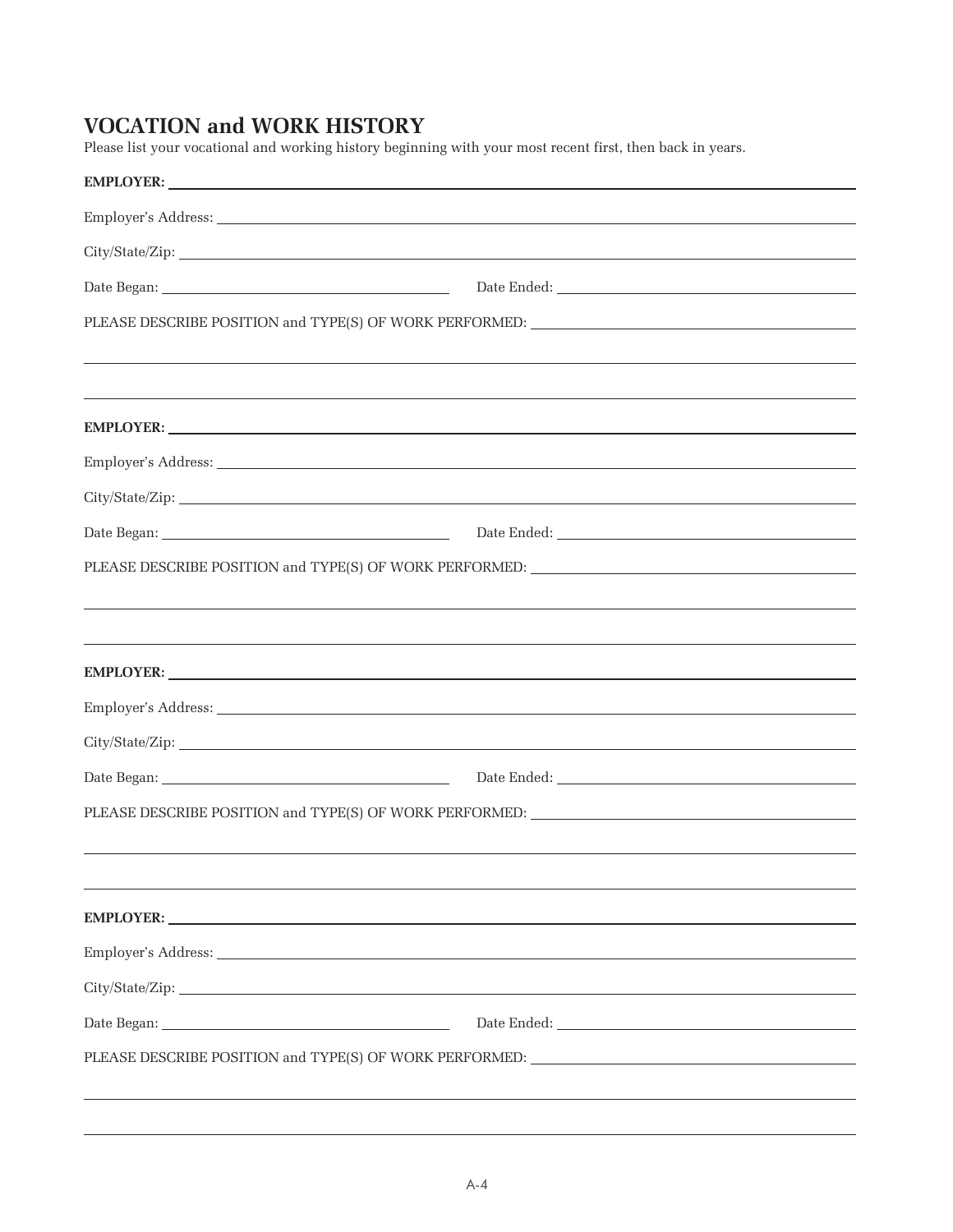#### **EDUCATION HISTORY:**

Please list your educational history, starting with the high school attended, then any vocational, college/university, Bible college/seminary studies completed. If you have not completed a degree, please list the number of hours that you have earned.

| Name of School<br><b>City and State</b> | <b>Years Attended</b> | Degree/Diploma<br>Diploma, AA, BA, MA,<br>DD, PhD, ThD, etc.) | <b>Credits</b><br><b>Earned</b> | <b>Area of Study</b> |
|-----------------------------------------|-----------------------|---------------------------------------------------------------|---------------------------------|----------------------|
|                                         |                       |                                                               |                                 |                      |
|                                         |                       |                                                               |                                 |                      |
|                                         |                       |                                                               |                                 |                      |
|                                         |                       |                                                               |                                 |                      |

# **MILITARY HISTORY:**

| Position and Duties: |  |
|----------------------|--|
|                      |  |

#### **CHURCH HISTORY:**

Please complete the following information listed below regarding your relationship with Jesus Christ, the local church you attend, any positions or responsibilities you may be involved with to support your church (Pastor, Praise and Worship, Teacher, Nursery, Helps, etc.), and any other ministries you may support or be involved with (i.e. missions, evangelism, food banks, etc.). Please continue on additional paper if necessary.

| Date you received Jesus Christ as your Lord and Savior: _________________________ |  |
|-----------------------------------------------------------------------------------|--|
|                                                                                   |  |
|                                                                                   |  |
|                                                                                   |  |
|                                                                                   |  |
| Years in Attendance: Position or Responsibilities: New Years in Attendance:       |  |